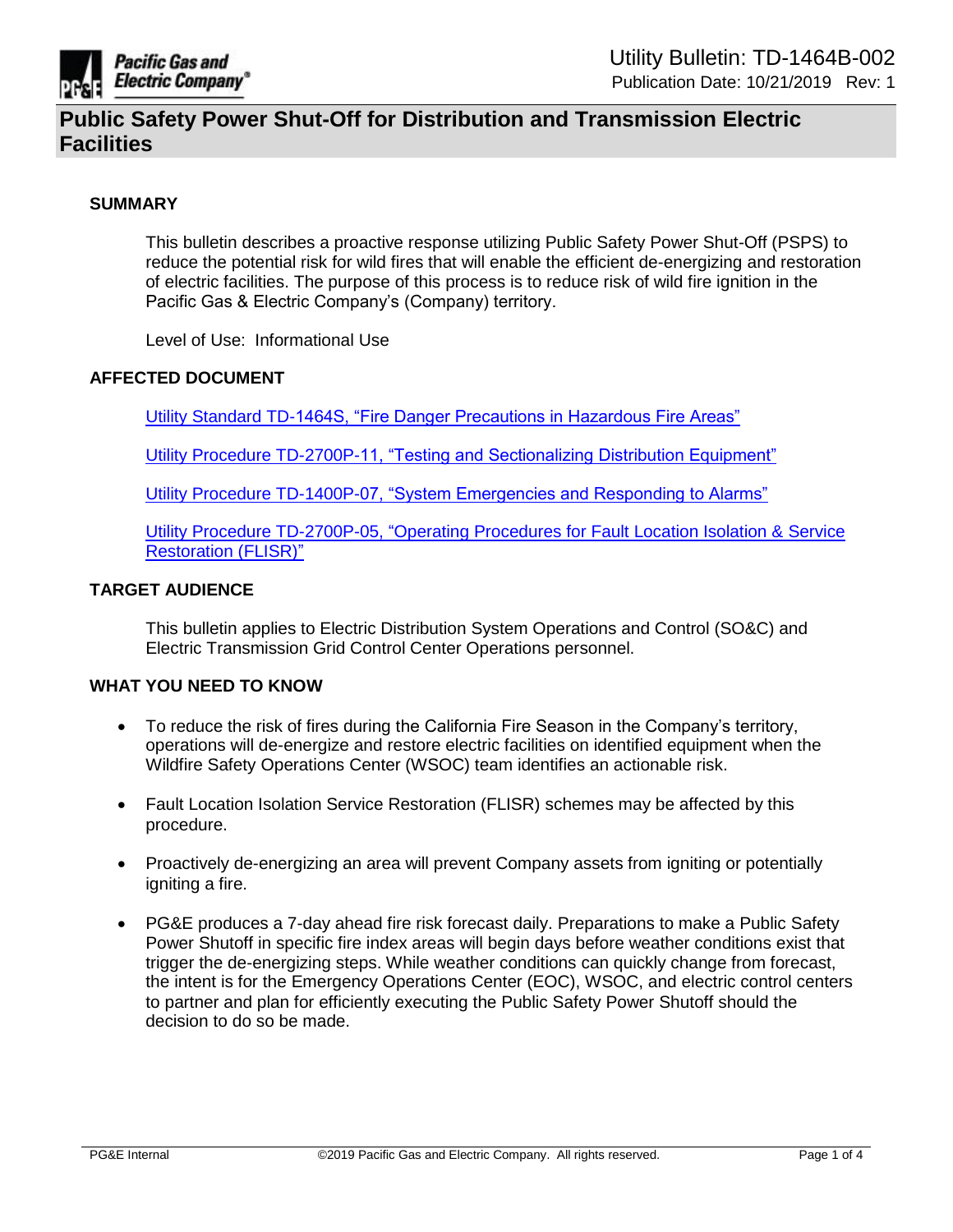

## **1 De-energizing Procedure:**

- 1.1 EOC/WSOC NOTIFIES Distribution Control Center (DCC)/Grid Control Center (GCC) of plan to de-energize facilities listed by Fire Index Area including Division(s), Circuit(s) and Device Hierarchy. Additional notifications will be made by WSOC to impacted company organizations such as Hydro, Substation, and Gas which may have impacts to their facilities.
	- 1. DCC/GCC SHALL restore circuits to normal configuration, where applicable, in advance of a PSPS event.
- 1.2 DCC and GCC leadership shall coordinate efforts to minimize customer impacts and encourage the most effective use of field personnel.
- 1.3 DCC/GCC NOTIFIES EOC/WSOC and the Electric Transmission Emergency Center (ETEC) of resource need and time to perform function and COMMUNICATES customer or system impacts.
	- 1. GCC works with Transmission Operating Engineering (TOE) and CAISO to determine limitations.
- 1.4 DCC/GCC confirms circuit configuration as provided by the EOC/ WSOC is correct and COMMUNICATE any abnormal configuration.
- 1.5 EOC/WSOC NOTIFIES DCC/GCC to de-energize facilities per plan and provides Estimated Time of Restoration (ETOR) to respective control centers.
- 1.6 DCC**/**GCC reviews current and scheduled work plan for return or cancellation.
- 1.7 DCC/GCC follows procedures to DE-ENERGIZE facilities per plan and COMMUNICATES if issues arise.
	- 1. FLISR schemes must be DISABLED during these events.
	- 2. All main line operations during these events will be DOCUMENTED on a switching log.
	- 3. All device operations and identified fault locations shall be logged for accurate outage information.
- 1.8 DCC/GCC NOTIFIES EOC/ETEC/WSOC de-energizing completed.
	- 1. Provide number of customers impacted, circuits affected, and other necessary information.
	- 2. DCC operators shall log outages associated with this event with an Integrated Logging Information System (ILIS) Event Outage Cause Wildfire Mitigation; Public Safety Power Shut-off. Outage Management Tool (OMT) outages shall have an IVR cause of Public Safety (enter PSPS in assigned DO field) and ETOR provided by EOC/WSOC.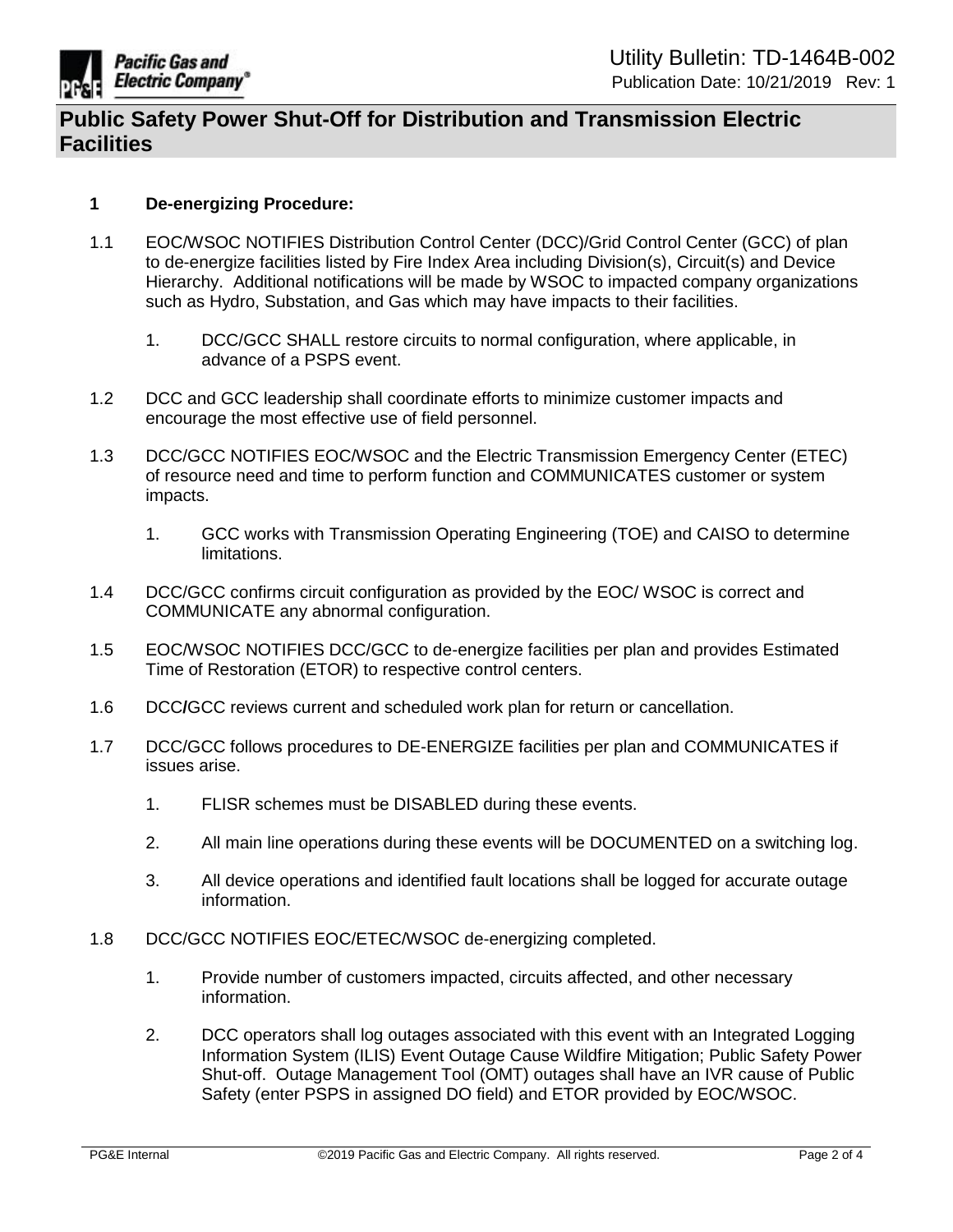

- 1.8 (continued)
	- 3. GCC operators shall log outages associated with this event with a Transmission Operation Tracking and Logging (TOTL) cause De-energized, Wildfire Mitigation with PSPS notes in comments.

### **2 Restoration Procedure**

- 2.1 EOC/WSOC/DCC/GCC/ETEC determine scope of restoration including prioritization of circuits/lines and available resources (field/aircraft, etc.) and develop restoration plan including resources needed to execute once PSPS has been initiated.
- 2.2 EOC/ETEC identifies Patrol Leads to execute/coordinate patrol efforts on circuits and lines with DCC/GCC based on scope of restoration.
- 2.3 EOC/WSOC NOTIFIES DCC/GCC/ETEC restoration to identified circuits and lines shall begin at communicated time after completed patrols per step 2.1.
- 2.4 EOC/ETEC COMMUNICATES to WSOC if additional resources are needed to support patrol and restoration activities.
- 2.5 EOC/WSOC/DCC/GCC shall prioritize restoration of facilities and ensure coordination of efforts (i.e., Do not energize transmission if it will energize distribution that has not been patrolled).
- 2.6 The GCC and DCC are required to check for hazards before re-energizing:
	- 1. All primary lines or sections MUST be patrolled before restored and all trouble found must be cleared. SEE Section 2.7 for exceptions.
	- 2. Operators can reduce the line section patrol by sectionalizing mainline or opening tap lines prior to restoring customers.
	- 3. Tap lines visibly patrolled from the mainline (in its entirety) do not need to be opened before restoring mainline.
	- 4. Tap line switching should be DOCUMENTED in ILIS using the Distribution Management System (DMS) open & create function and associating to existing main line event.
	- 5. Secondary conductor which extends beyond primary must be patrolled prior to restoration. By operator judgement, secondary conductor may be isolated to more efficiently restore customers. Operators should use the DMS open & create function to log secondary outages. Secondary conductor does not include service drops.